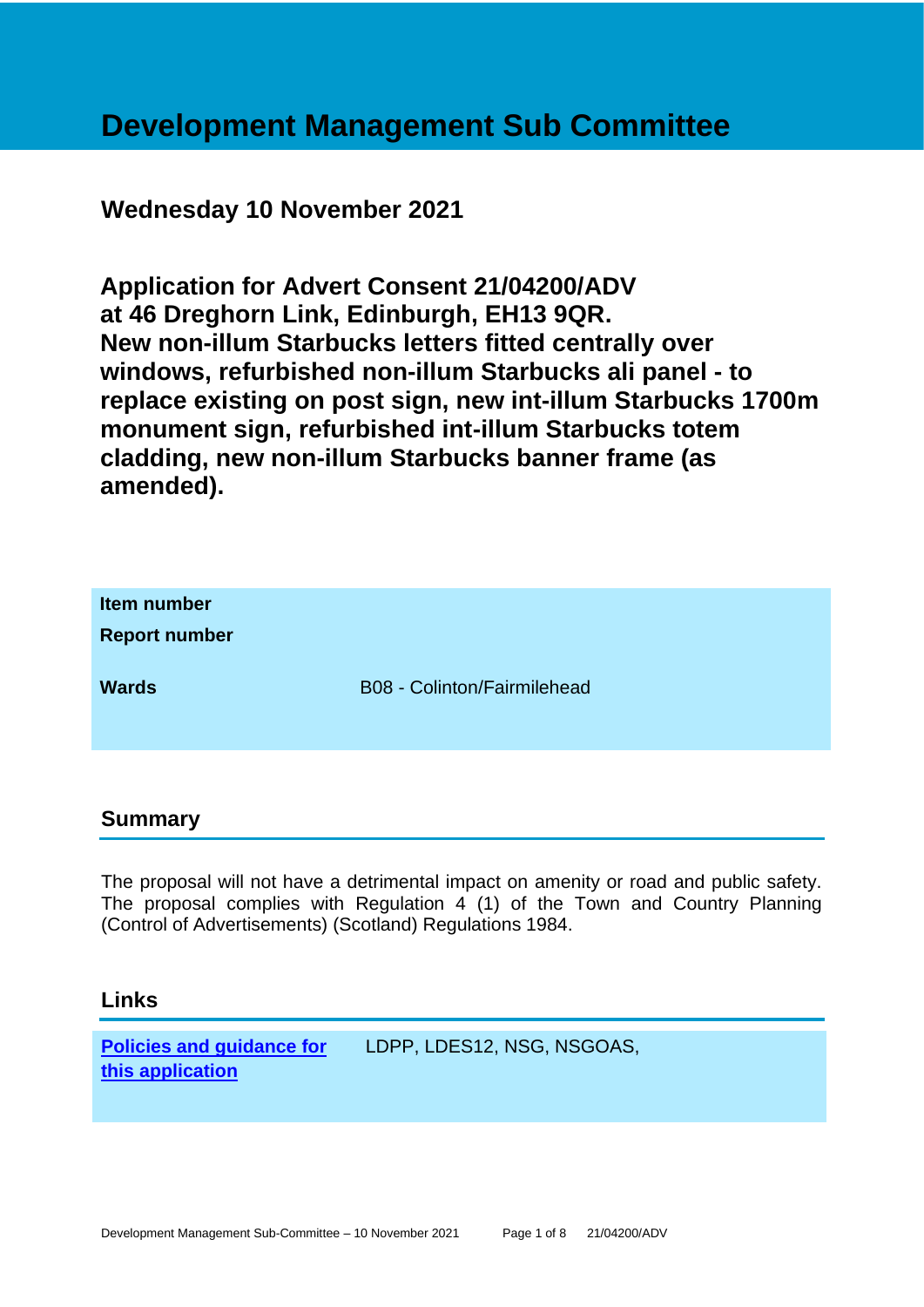# **Report**

**Application for Advert Consent 21/04200/ADV at 46 Dreghorn Link, Edinburgh, EH13 9QR. New non-illum Starbucks letters fitted centrally over windows, refurbished non-illum Starbucks ali panel - to replace existing on post sign, new int-illum Starbucks 1700m monument sign, refurbished int-illum Starbucks totem cladding, new non-illum Starbucks banner frame (as amended).**

# **Recommendations**

**1.1** It is recommended that this application be Granted subject to the details below.

# **Background**

#### **2.1 Site description**

The application site is situated next to the City-bypass, adjacent to the Dreghorn junction. The proposed signs are next to the Shell garage and the Travel Lodge hotel. The access road, Dreghorn Link, leads into a residential cul-de-sac.

#### **2.2 Site History**

There is no relevant planning history for this site.

## **Main report**

#### **3.1 Description of the Proposal**

#### Scheme 2

The application proposes a series of advertisements, these include from south to north across the site.

- A replacement foil over existing stands to replace the existing totem Travel Lodge sign on the entrance from Dreghorn Link approaching the roundabout, 5700mm height by 1800mm, to be internally lit with LEDs
- replacement sign to a small post sign, aluminium tray 250mm x 885mm, over an existing inner frame, 650mm from the floor,
- on the building a new sign 305mm x 2795mm letters 3mm thick cut flat aluminium, finished black, set up 2500mm from the floor.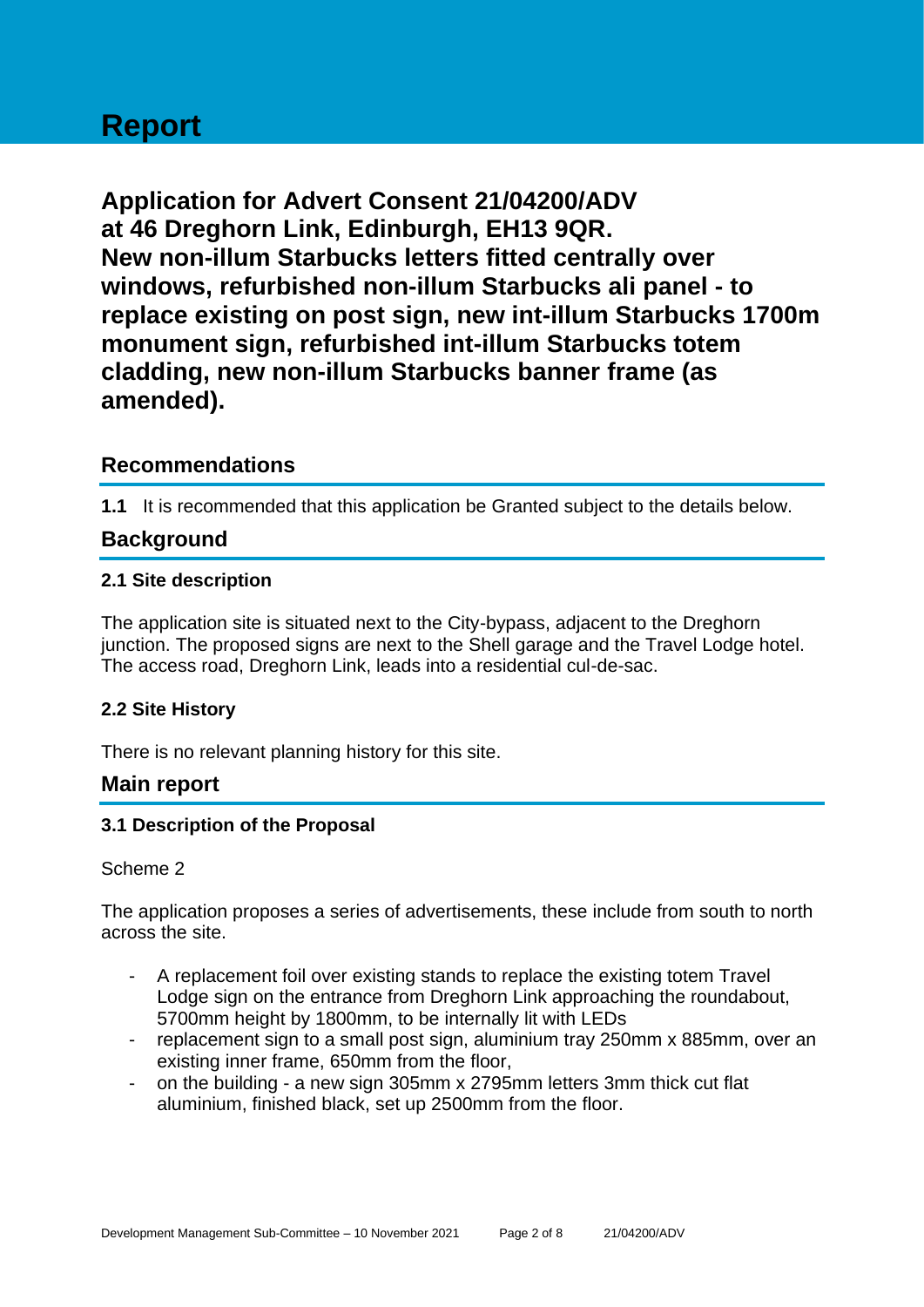#### Scheme 1

The original application proposed additional advertisements, these include from south to north across the site.

- A replacement foil over existing stands to replace the existing totem travel lodge sign on the entrance from Dreghorn Link approaching the roundabout, 5700mm in height by 1800mm wide, to be internally lit with LEDs
- A new Starbucks banner sign between the Shell garage and the car park to the Starbucks, extending 4000mm wide by 2450mm high.
- Replacement sign to a small post sign, aluminium tray 250mm x 885mm, over an existing inner frame, 650mm from the floor,
- A new 1700mm high by 600mm width double sided monument sign, internally lit with LEDs.
- On the building a new sign 305mm x 2795mm with letters of 3mm thick cut flat aluminium, finished black, set up 2500mm from the floor.

## **3.2 Determining Issues**

Do the proposals affect the amenity of the locality? In the determination of the suitability of the site for the display of advertisements, the Planning Authority shall have regard to the general characteristics of the locality including the presence of any feature of historical, architectural, cultural or similar interest. The authority may disregard any advertisements displayed in the locality.

Do the proposals affect public safety? The Planning Authority shall in particular consider whether any such display is likely to obscure, or hinder the ready interpretation of, any road traffic sign, railway signal, or aid to navigation by water or air.

#### **3.3 Assessment**

To address these determining issues, the Committee needs to consider whether:

- a) the proposed display is contrary to the interests of amenity;
- b) the proposed display is contrary to the interest of public safety;
- c) any impacts on equalities and human rights are acceptable;
- d) any comments raised have been addressed.

#### a) Amenity

The proposal is of an appropriate scale and design and will adequately respect the character of the surrounding area. The proposed level of signage has been reduced and the remaining elements are modest and relate to the commercial property. The signage is located away from residential properties. The signs are of a scale and design to have no impact on the Pentland Hills Regional Park. The proposal will not have a detrimental impact on the character and appearance of the surrounding area.

#### b) Public Safety

The proposal will not prejudice the safety of pedestrians and/or road users. The proposal does not raise any concerns in respect of public safety.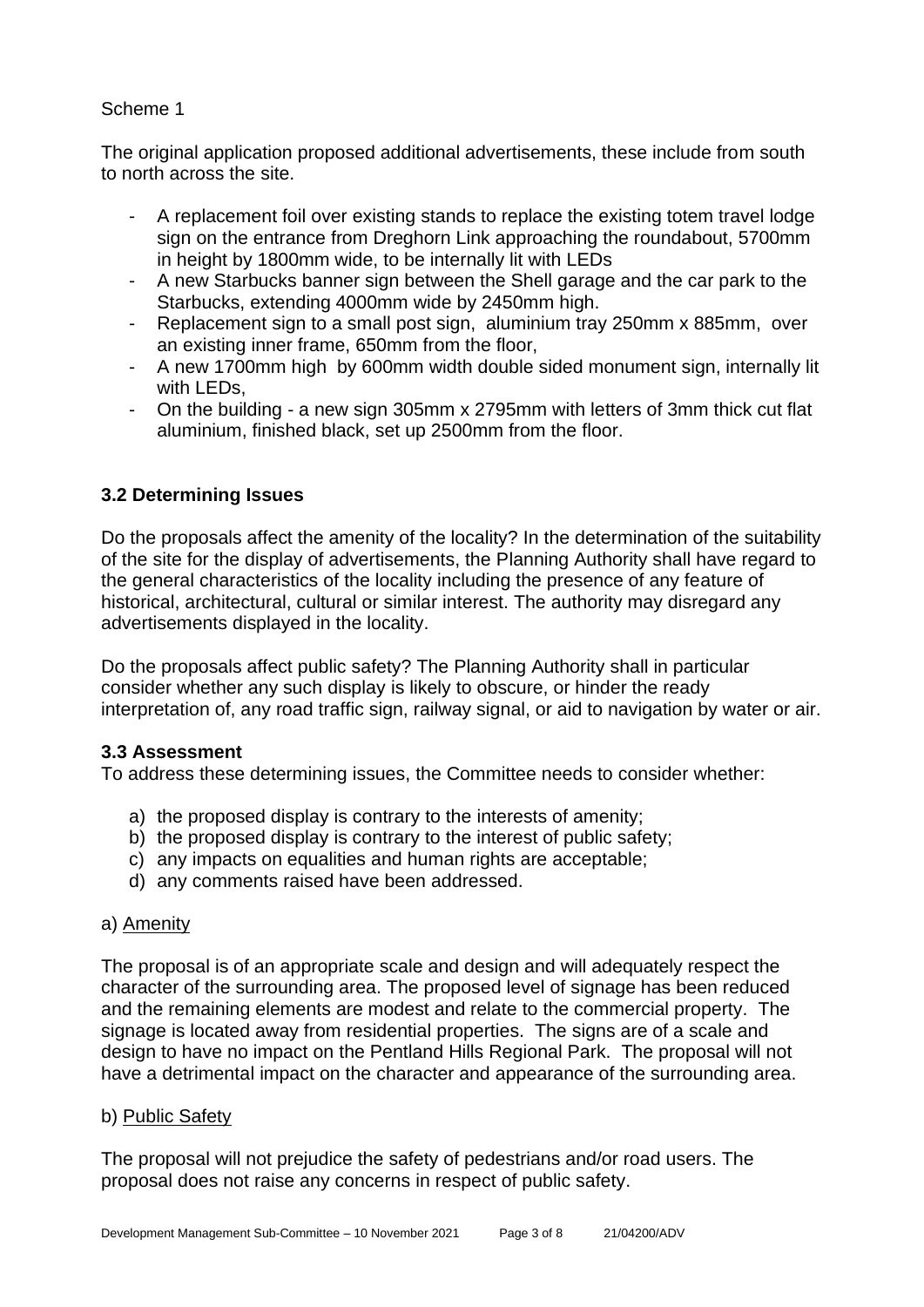#### c) Equalities and human rights

This application was assessed in terms of equalities and human rights. No impacts were identified.

#### d) Public Comments

The original application attracted 14 objections these may be summarised as follows.

- too many signs, not all necessary the proposals have been amended to reduce the level of signage;
- concern re illumination of signs and proximity to the housing estate and Pentland Hills Regional Park addressed in section 3.3(a);
- concern re obstruction/distraction to drivers impacting on highway safety, addressed in section 3.3(b).

No Material Comments

- concern regarding the heights of the signs and possibility of being blown over by strong winds;
- location of new signs potential on top of services (water , electricity);
- converting to a commercial strip out of character with the location

The revised application which removes two totem elements was re-notified and the period ended on 18 October 2021. The revised proposal attracted no further representations.

#### **Conclusion**

The proposal (as revised) does not raise any issues in respect of amenity or public safety. The proposal is in accordance with Regulation 4 (1) of the Town & Country Planning (Control of Advertisements) (Scotland) Regulations 1984 (as amended) and the Council's Non-Statutory Guidance for Businesses.

It is recommended that this application be Granted subject to the details below.

#### **3.4 Conditions/reasons/informatives**

#### **Conditions**:-

1. Consent is granted for a period of five years from the date of consent.

#### **Reasons**: -

1. In order to safeguard the amenity of neighbouring residents and other occupiers.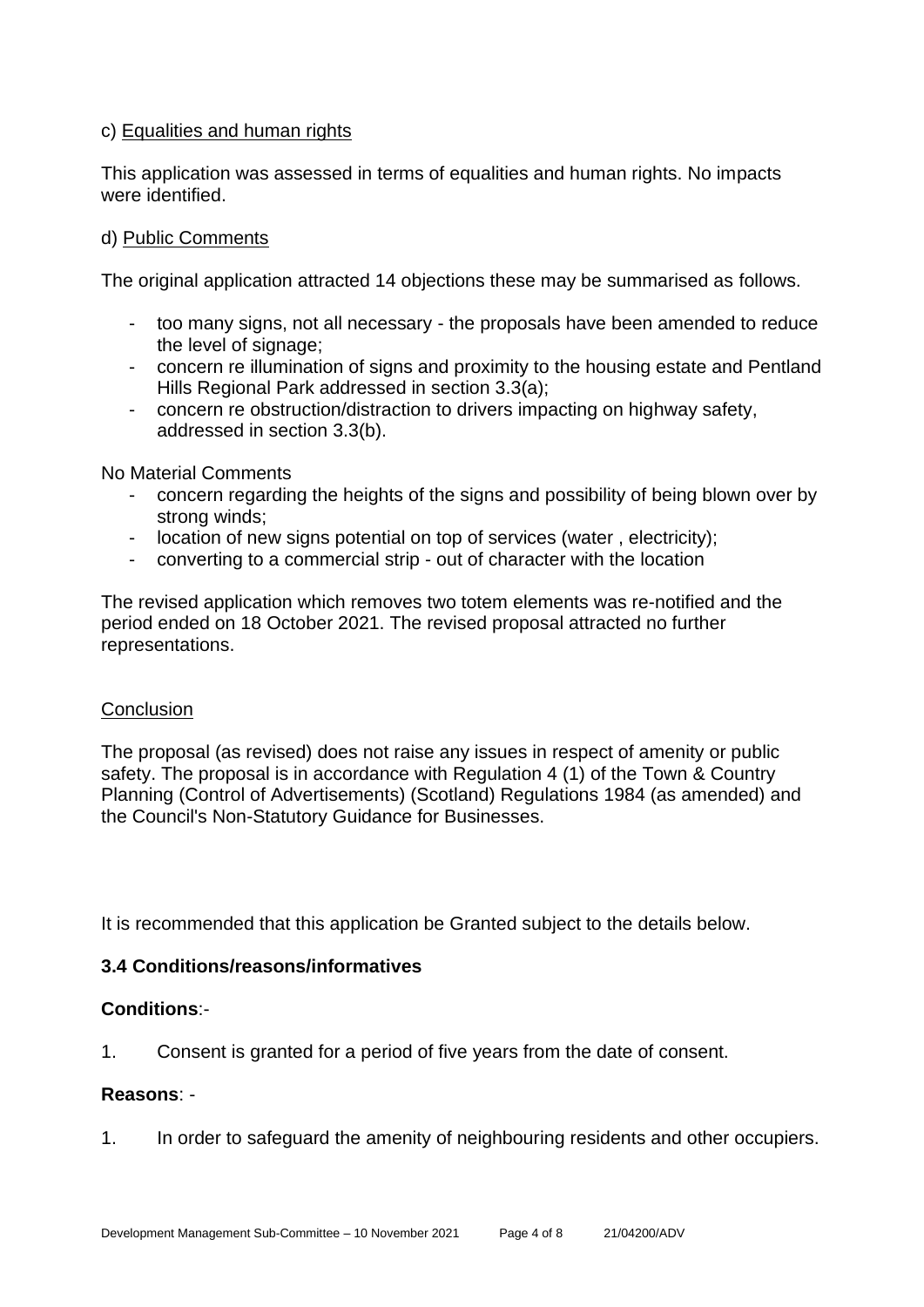#### **Informatives**

It should be noted that:

1. This consent is for advertisement consent only. Work must not begin until other necessary consents, e.g. listed building consent, planning permission have been obtained.

# **Financial impact**

#### **4.1 The financial impact has been assessed as follows:**

There are no financial implications to the Council.

## **Risk, Policy, compliance and governance impact**

**5.1** Provided planning applications are determined in accordance with statutory legislation, the level of risk is low.

# **Equalities impact**

#### **6.1 The equalities impact has been assessed as follows:**

The application has been assessed and has no impact in terms of equalities or human rights.

#### **Sustainability impact**

#### **7.1 The sustainability impact has been assessed as follows:**

This application is not subject to the sustainability requirements of the Edinburgh Design Guidance.

## **Consultation and engagement**

#### **8.1 Pre-Application Process**

There is no pre-application process history.

#### **8.2 Publicity summary of representations and Community Council comments**

A total of 14 letters of representation were received for the original scheme. The amended scheme was notified and no further comments were received.

## **Background reading/external references**

- To view details of the application, go to
- [Planning and Building Standards online services](https://citydev-portal.edinburgh.gov.uk/idoxpa-web/search.do?action=simple&searchType=Application)
- [Planning guidelines](http://www.edinburgh.gov.uk/planningguidelines)
- [Conservation Area Character Appraisals](http://www.edinburgh.gov.uk/characterappraisals)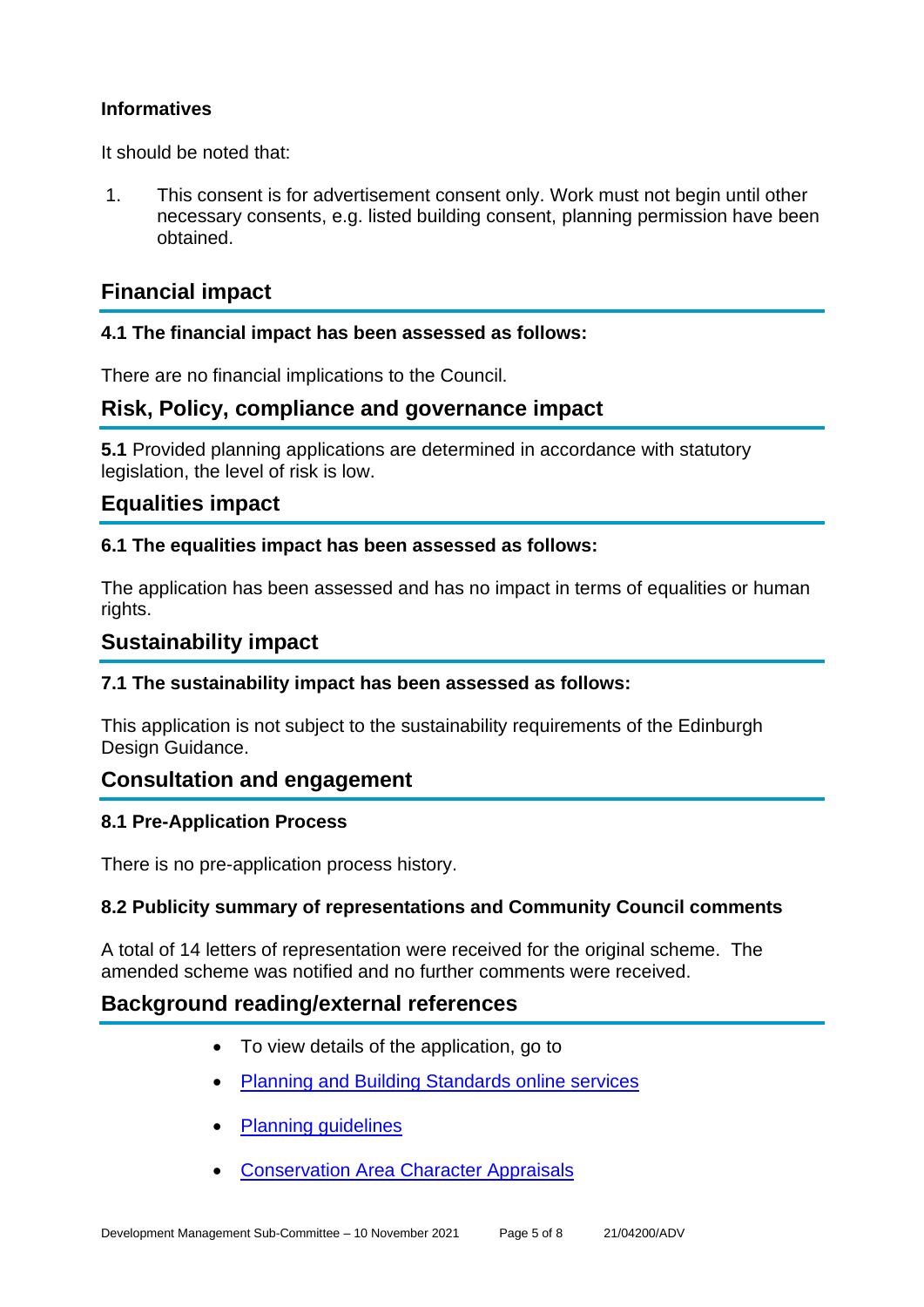- [Edinburgh Local Development Plan](http://www.edinburgh.gov.uk/localdevelopmentplan)
- **[Scottish Planning Policy](http://www.scotland.gov.uk/Topics/Built-Environment/planning/Policy)**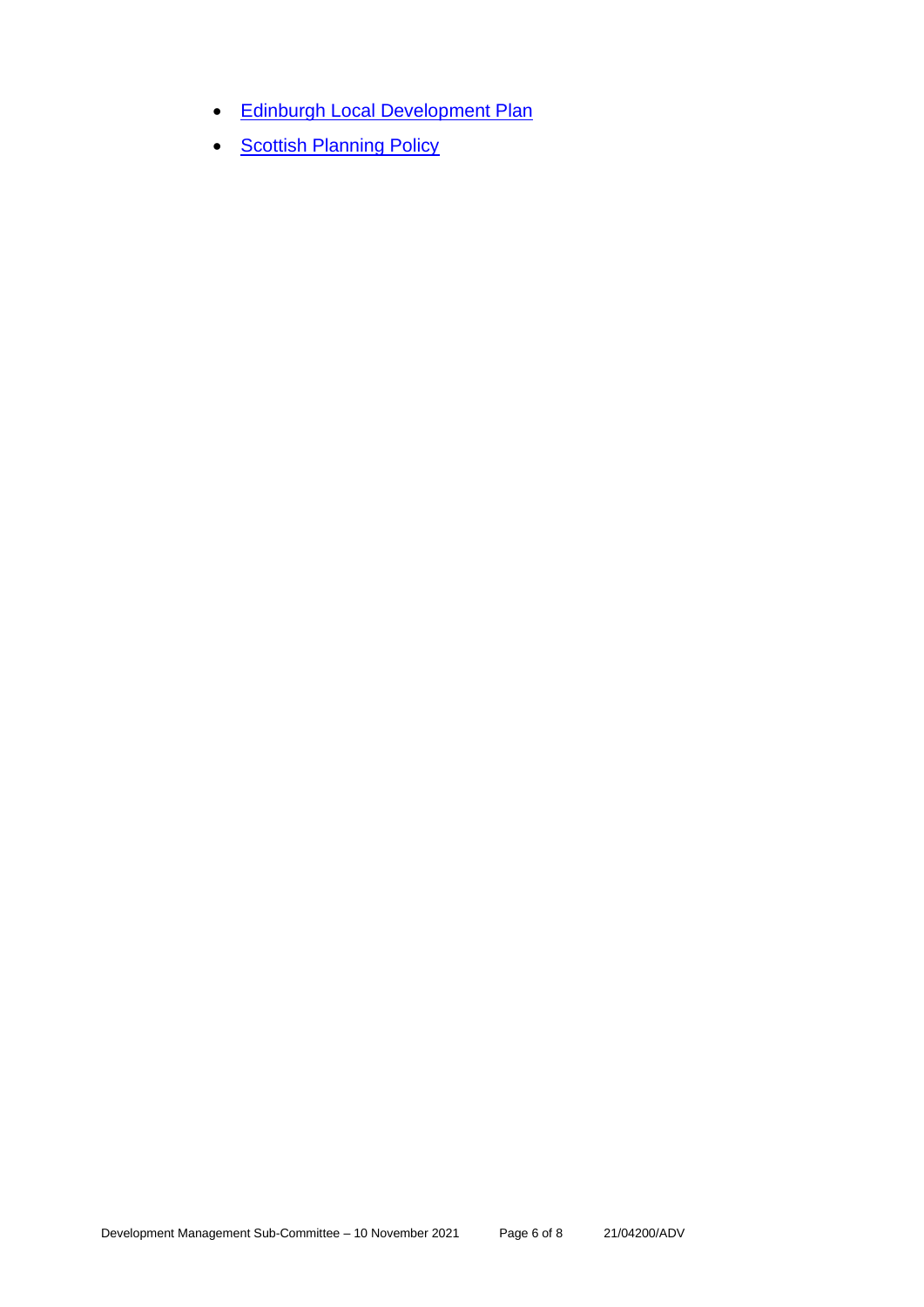| <b>Statutory Development</b><br><b>Plan Provision</b> | The site is within the urban area |
|-------------------------------------------------------|-----------------------------------|
| Date registered                                       | 6 August 2021                     |
| <b>Drawing numbers/Scheme</b>                         | 1, 2a, 3a, 4a, 5,                 |
|                                                       | Scheme 2                          |

**David Givan** Chief Planning Officer PLACE The City of Edinburgh Council

Contact: Jennifer Paton, Senior planning officer E-mail: jennifer.paton@edinburgh.gov.uk

# **Links - Policies**

#### **Relevant Policies:**

#### **Relevant policies of the Local Development Plan.**

LDP Policy Des 12 (Alterations and Extensions) sets criteria for assessing alterations and extensions to existing buildings.

#### **Relevant Non-Statutory Guidelines**

Provides guidance on proposals for advertisements, imposing restrictions on adverts (including digital) on street furniture, hoardings, and at the roadside, and outlining the circumstances in which sponsorship and adverts on scaffolding should be acceptable.